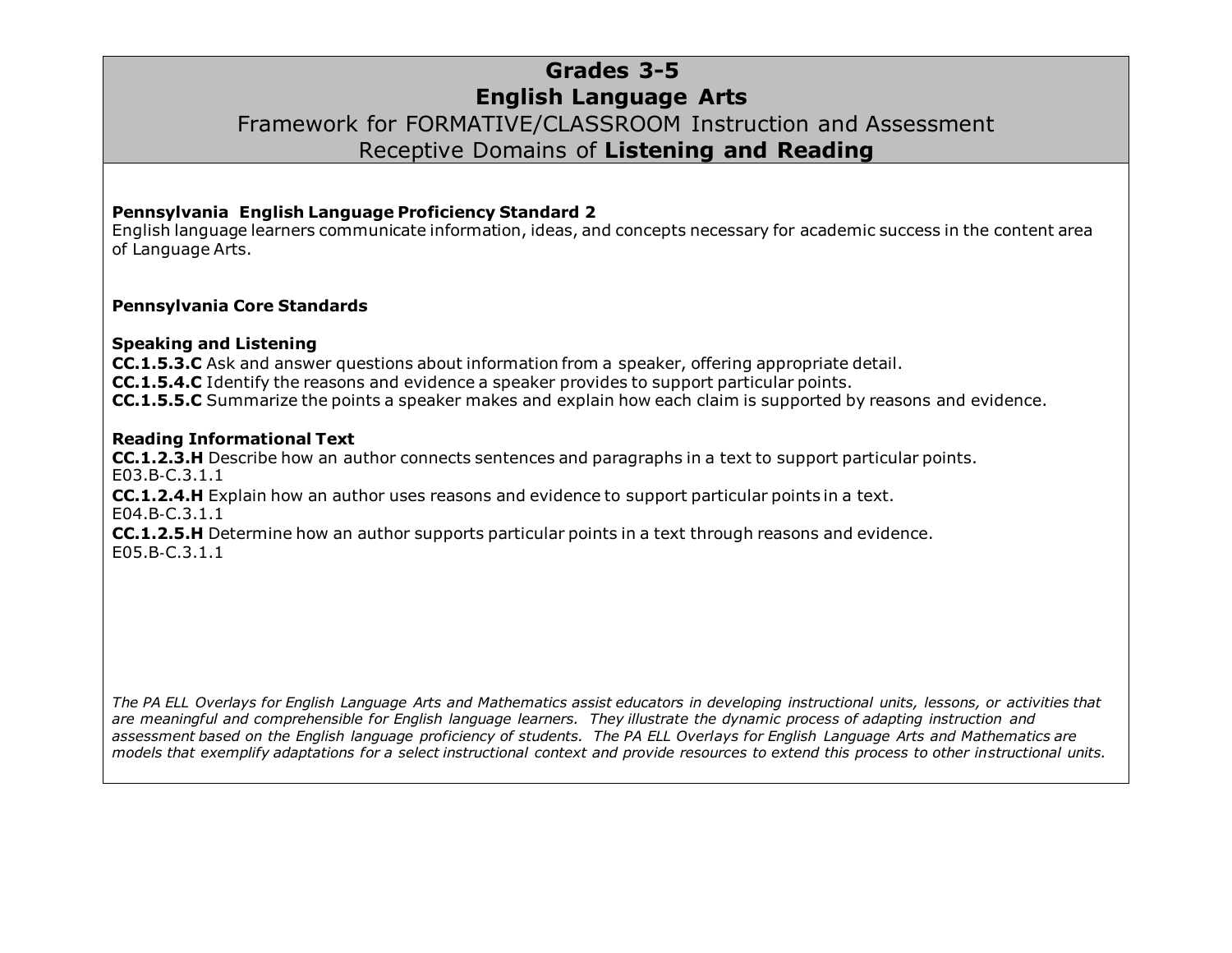# **Listening Model Performance Indicator (MPI)**

**Classroom Context:** Evaluate information.

**Cognitive Function:** Students at all levels of English proficiency will EVALUATE information.

| <b>Concepts</b>           | <b>Competencies</b>                                                                                                                                                                                                                                                                                                                          | <b>Vocabulary</b><br>and Topic<br><b>Related</b><br>Language                                                                                                                                                                                 | <b>Proficiency</b><br>Level 1<br><b>Entering</b>                                                                                                                                                            | <b>Proficiency</b><br><b>Level 2</b><br><b>Emerging</b>                                                                                                                     | <b>Proficiency</b><br><b>Level 3</b><br><b>Developing</b>                                                                             | <b>Proficiency</b><br>Level 4<br><b>Expanding</b>                                                                                                                     | <b>Proficiency</b><br>Level 5<br><b>Bridging</b>                              |
|---------------------------|----------------------------------------------------------------------------------------------------------------------------------------------------------------------------------------------------------------------------------------------------------------------------------------------------------------------------------------------|----------------------------------------------------------------------------------------------------------------------------------------------------------------------------------------------------------------------------------------------|-------------------------------------------------------------------------------------------------------------------------------------------------------------------------------------------------------------|-----------------------------------------------------------------------------------------------------------------------------------------------------------------------------|---------------------------------------------------------------------------------------------------------------------------------------|-----------------------------------------------------------------------------------------------------------------------------------------------------------------------|-------------------------------------------------------------------------------|
| Evaluating<br>information | Ask and answer<br>questions about<br>information from<br>a speaker,<br>offering<br>appropriate<br>detail.<br>Identify the<br>reasons and<br>evidence a<br>speaker provides<br>to support<br>particular points.<br>Summarize the<br>points a speaker<br>makes and<br>explain how each<br>claim is<br>supported by<br>reasons and<br>evidence. | Because<br>Since<br>Above all<br>More important<br>Surely<br>Indeed<br>In fact<br>Without a doubt<br>For example<br>Even though<br>That is<br>Specifically<br>A case in point<br>In other words<br>For instance<br>To illustrate<br>As proof | Recognize<br>words<br>associated<br>with reasons<br>or evidence<br>within short<br>speech<br>excerpts,<br>following<br>explicit,<br>repeated<br>examples, as<br>modeled and<br>monitored by<br>the teacher. | Identify<br>specific<br>examples,<br>reasons, or<br>evidence used<br>in selected<br>excerpts of<br>spoken<br>language from<br>modeled<br>speech with<br>teacher<br>support. | Match<br>examples of<br>viewpoint with<br>supporting<br>evidence using<br>a graphic<br>organizer,<br>while working<br>with a partner. | Compare<br>examples of<br>supporting<br>evidence from<br>selected<br>excerpts of<br>speech, while<br>working with a<br>partner and<br>using a<br>comparison<br>chart. | Summarize<br>points and<br>supporting<br>evidence from<br>extended<br>speech. |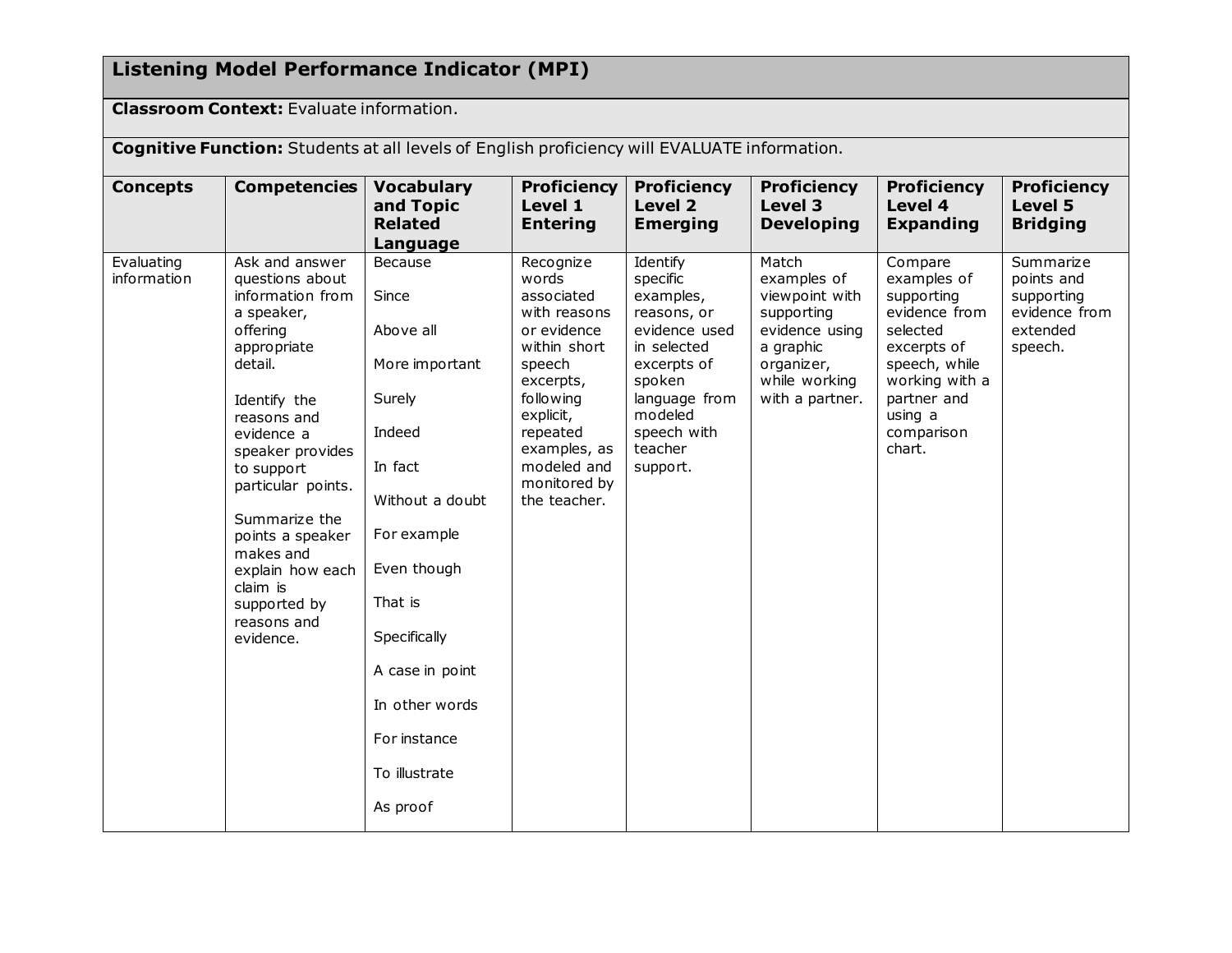# **Reading Model Performance Indicator (MPI)**

#### **Classroom Context:** Evaluate arguments.

**Cognitive Function:** Students at all levels of English proficiency will EVALUATE arguments.

|                         |                                                                                                                                                                                                                                 | <b>Vocabulary</b>                                                                                                                                                                                                                                      | <b>Proficiency</b>                                                                                                                                                                             | <b>Proficiency</b>                                                                                                                             | <b>Proficiency</b>                                                                                                                               | <b>Proficiency</b>                                                                                                                        | <b>Proficiency</b>                                                                                            |
|-------------------------|---------------------------------------------------------------------------------------------------------------------------------------------------------------------------------------------------------------------------------|--------------------------------------------------------------------------------------------------------------------------------------------------------------------------------------------------------------------------------------------------------|------------------------------------------------------------------------------------------------------------------------------------------------------------------------------------------------|------------------------------------------------------------------------------------------------------------------------------------------------|--------------------------------------------------------------------------------------------------------------------------------------------------|-------------------------------------------------------------------------------------------------------------------------------------------|---------------------------------------------------------------------------------------------------------------|
|                         |                                                                                                                                                                                                                                 | and Topic                                                                                                                                                                                                                                              | Level 1                                                                                                                                                                                        | Level 2                                                                                                                                        | Level 3                                                                                                                                          | Level 4                                                                                                                                   | Level 5                                                                                                       |
|                         |                                                                                                                                                                                                                                 | <b>Related</b>                                                                                                                                                                                                                                         | <b>Entering</b>                                                                                                                                                                                | <b>Emerging</b>                                                                                                                                | <b>Developing</b>                                                                                                                                | <b>Expanding</b>                                                                                                                          | <b>Bridging</b>                                                                                               |
|                         |                                                                                                                                                                                                                                 | Language                                                                                                                                                                                                                                               |                                                                                                                                                                                                |                                                                                                                                                |                                                                                                                                                  |                                                                                                                                           |                                                                                                               |
| Evaluating<br>arguments | Describe how an<br>author connects<br>sentences and<br>paragraphs in a<br>text to support<br>particular points.<br>Determine how<br>an author<br>supports<br>particular points<br>in a text through<br>reasons and<br>evidence. | <b>Because</b><br>Since<br>Above all<br>More important<br>Surely<br>Indeed<br>In fact<br>Without a<br>doubt<br>For example<br>Even though<br>That is<br>Specifically<br>A case in point<br>In other words<br>For instance<br>To illustrate<br>As proof | Recognize<br>words<br>associated with<br>supporting<br>evidence from<br>illustrated<br>texts, following<br>explicit,<br>repeated<br>examples, as<br>modeled and<br>monitored by<br>the teacher | Identify<br>language<br>indicative of<br>reasons and<br>evidence from<br>illustrated text<br>using phrase<br>banks with<br>teacher<br>support. | Classify<br>information<br>from illustrated<br>texts as<br>author's<br>viewpoint or<br>evidence using<br>graphic<br>organizer with<br>a partner. | Classify<br>information as<br>author's<br>viewpoint or<br>evidence in<br>extended texts<br>using graphic<br>organizers with<br>a partner. | Summarize<br>points and<br>supporting<br>evidence from<br>grade level<br>texts using<br>graphic<br>organizer. |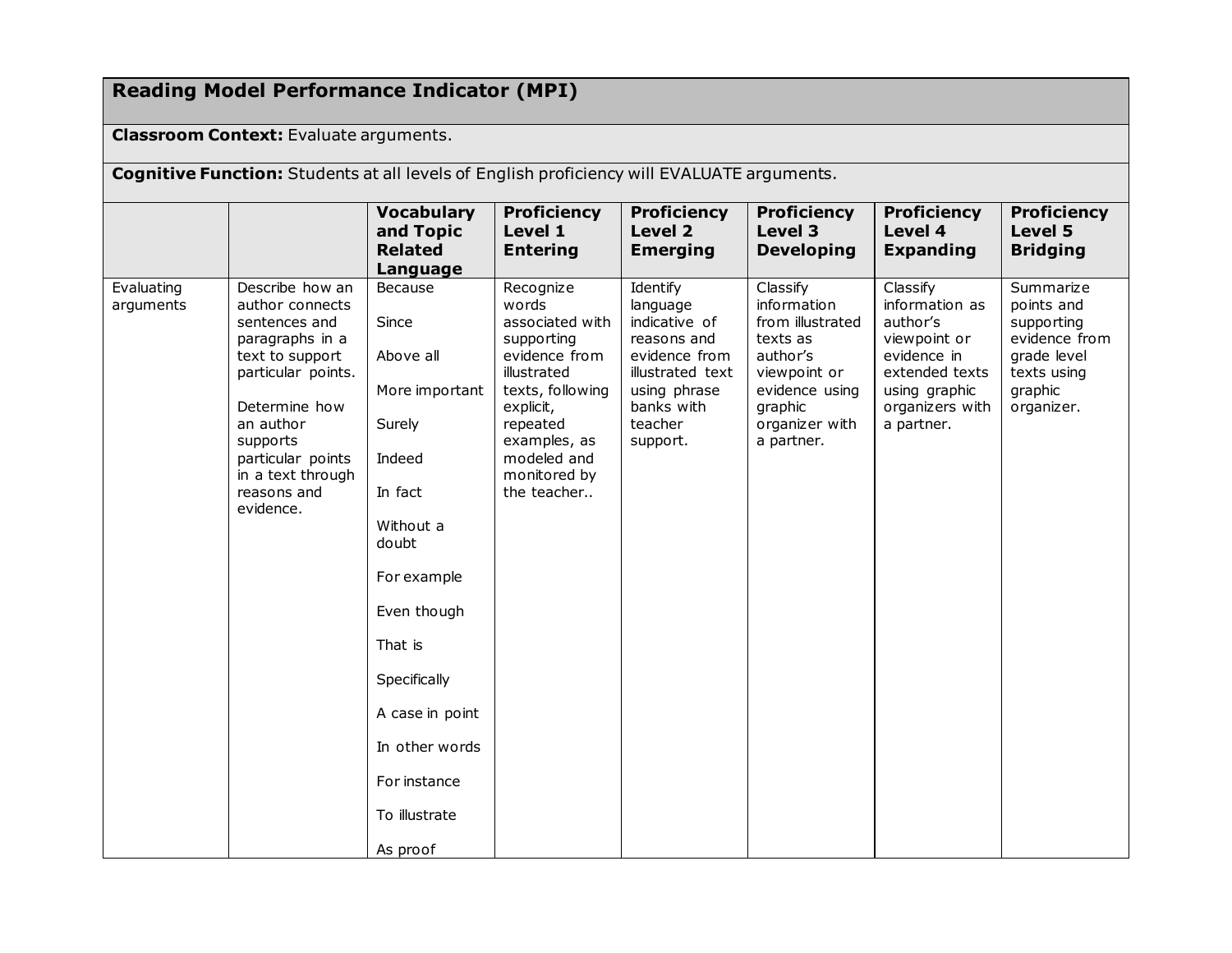**Building Receptive Model Performance Indicators (MPI)** to differentiate and scaffold instruction per English language proficiency level by adjusting the *language function* and *support.*

#### **Classroom Context:**

**Cognitive Function:** Students at all levels of English proficiency will

| <b>Concepts</b> | <b>Competencies</b> | <b>Vocabulary</b><br>and Topic<br><b>Related</b><br>Language | <b>Proficiency</b><br>Level 1<br><b>Entering</b>                                                                                                                                  | <b>Proficiency</b><br><b>Level 2</b><br><b>Emerging</b> | <b>Proficiency</b><br>Level 3<br><b>Developing</b>                                                                                                                                                                                       | <b>Proficiency</b><br>Level 4<br><b>Expanding</b> | <b>Proficiency</b><br>Level 5<br><b>Bridging</b> |  |  |
|-----------------|---------------------|--------------------------------------------------------------|-----------------------------------------------------------------------------------------------------------------------------------------------------------------------------------|---------------------------------------------------------|------------------------------------------------------------------------------------------------------------------------------------------------------------------------------------------------------------------------------------------|---------------------------------------------------|--------------------------------------------------|--|--|
|                 |                     |                                                              | Language Function (differentiated measurable expectations of student<br>language use increasing in complexity and amount from English language<br>proficiency level 1 to level 5) |                                                         |                                                                                                                                                                                                                                          |                                                   |                                                  |  |  |
|                 |                     |                                                              | Identify                                                                                                                                                                          | Categorize                                              | Follow multi-<br>step oral                                                                                                                                                                                                               | Infer                                             | Hypothesize                                      |  |  |
|                 |                     |                                                              | Point to                                                                                                                                                                          | Follow two-<br>step oral                                | directions                                                                                                                                                                                                                               | Cite evidence                                     | Critique                                         |  |  |
|                 |                     |                                                              | Match                                                                                                                                                                             | directions                                              | Recognize                                                                                                                                                                                                                                | Draw<br>conclusions                               | Prove                                            |  |  |
|                 |                     |                                                              |                                                                                                                                                                                   |                                                         | Distinguish<br>Classify                                                                                                                                                                                                                  |                                                   | Evaluate oral<br>information                     |  |  |
|                 |                     |                                                              |                                                                                                                                                                                   |                                                         |                                                                                                                                                                                                                                          |                                                   | Summarize                                        |  |  |
|                 |                     |                                                              |                                                                                                                                                                                   |                                                         | <b>Content Stem</b> (selected focus of grade-level curriculum for all students<br>remains constant across all English language proficiency levels)                                                                                       |                                                   |                                                  |  |  |
|                 |                     |                                                              |                                                                                                                                                                                   |                                                         |                                                                                                                                                                                                                                          |                                                   |                                                  |  |  |
|                 |                     |                                                              |                                                                                                                                                                                   |                                                         | Instructional Support (scaffolds to accompany explicit instruction with<br>multiple opportunities for student response and feedback decreasing in degree<br>from English language proficiency level 1 to level 5. "I do, We do, You do") |                                                   |                                                  |  |  |
|                 |                     |                                                              | Visual support                                                                                                                                                                    | Visual support                                          | Visual support                                                                                                                                                                                                                           | Visual support                                    | Video                                            |  |  |
|                 |                     |                                                              | Sensory<br>support                                                                                                                                                                | Sensory<br>support                                      | Realia                                                                                                                                                                                                                                   | Video                                             | Graphic<br>organizers                            |  |  |
|                 |                     |                                                              | Realia                                                                                                                                                                            | Realia                                                  | Video<br>Graphic                                                                                                                                                                                                                         | Graphic<br>organizers                             | Rubrics                                          |  |  |
|                 |                     |                                                              | Video                                                                                                                                                                             | Video                                                   | organizers                                                                                                                                                                                                                               | <b>Rubrics</b>                                    | Checklists                                       |  |  |